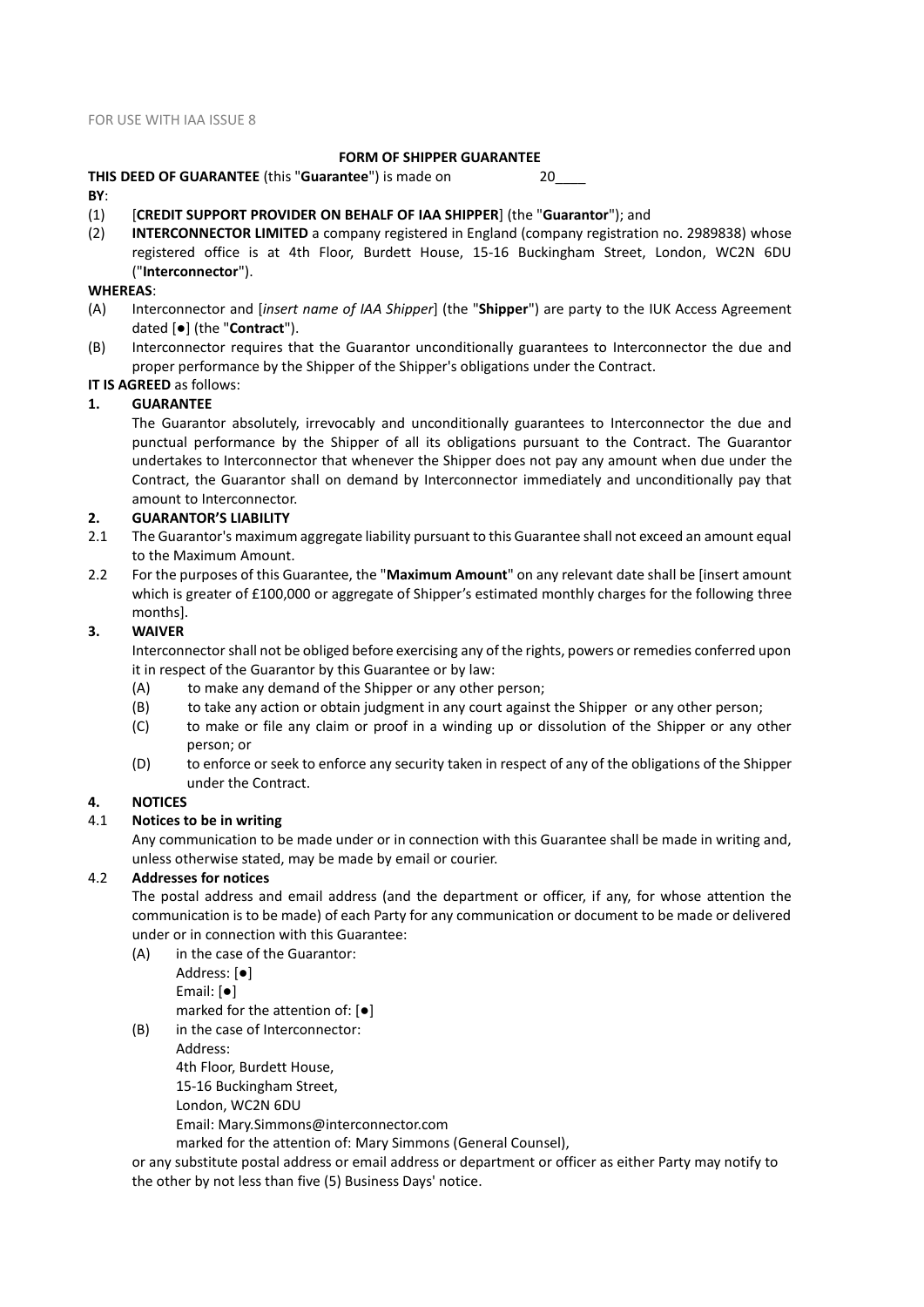## 4.3 **Delivery**

Any communication or document made or delivered by one person to another under or in connection with this Guarantee will only be effective:

- (A) if by way of email, when received in legible form; or
- (B) if by way of courier, when it has been left at the relevant address,

and, if a particular department or officer is specified as part of its address details provided under Clause [4.2,](#page-0-0) if addressed to that department or officer.

## **5. AMENDMENTS**

<span id="page-1-1"></span>No term or provision of this Guarantee shall be amended, modified, altered, waived, supplemented or terminated except in writing signed by the parties hereto.

### **6. ASSIGNMENT**

- 6.1 The Guarantor may not assign or transfer (whether by way of security or otherwise) this Guarantee or any interest or obligation in or under this Guarantee.
- 6.2
- (A) Save as provided in [6.2\(B\),](#page-1-0) Interconnector may not assign or transfer any of its rights under this Guarantee except with the consent of the Guarantor (such consent not to be unreasonably withheld or delayed).
- <span id="page-1-0"></span>(B) Interconnector may at any time, without the consent of the Guarantor, assign or charge the benefit of the whole or any part of this Guarantee by way of security in connection with its financing arrangements (or any refinancing thereof) provided that notice of such assignment is given to the Guarantor in writing.
- 6.3 Any purported transfer or assignment that is not in accordance with this Clause [6](#page-1-1) shall be void.

## **7. PAYMENTS**

- 7.1 The Guarantor shall make payment to Interconnector in full in immediately available sterling funds of all sums due under this Guarantee within five (5) Business Days of written demand for the same by Interconnector (which demand shall set forth the basis and the calculation of the amount for which demand is made and which shall in the absence of manifest error be conclusive).
- 7.2 The Guarantor hereby unconditionally and irrevocably agrees that it shall, within five (5) Business Days of demand, pay to Interconnector the amount of all claims, costs, expenses, liabilities and losses (including legal fees in relation thereto) incurred by Interconnector in connection with the enforcement of, or the preservation of any rights under, the Contract or this Guarantee.

# **8. MISCELLANEOUS**

- 8.1 This Guarantee shall remain in effect despite any reorganisation, reconstruction, amalgamation, dissolution, merger or acquisition (however effected) relating to or involving Interconnector.
- 8.2 This Guarantee shall expire:
	- (A) when the Guarantor receives notice in writing from Interconnector confirming that this Guarantee is no longer needed;
	- (B) when the Guarantor has paid all sums due and owing to Interconnector under this Guarantee; or
	- (C) on [●] (the "Expiry Date")
- 8.3 This Guarantee shall remain in full force and effect notwithstanding any amendments of the Contract from time to time.
- 8.4 Interconnector's rights under this Guarantee are in addition to and not exclusive of those provided by law.

# **9. ENTIRE AGREEMENT**

This Guarantee embodies the entire agreement and understanding between the Guarantor and Interconnector and supersedes all prior agreements and understandings relating to the subject matter hereof.

# **10. COUNTERPARTS**

This Guarantee may be executed in any number of counterparts, each of which shall be an original, but all of which together shall constitute one document.

## **11. LAW AND JURISDICTION**

This Guarantee, and any non-contractual obligations arising out of or in connection with this Guarantee, shall in all respects be governed by, and construed in accordance with, the laws of England and the parties hereto hereby submit to the exclusive jurisdiction of the English courts.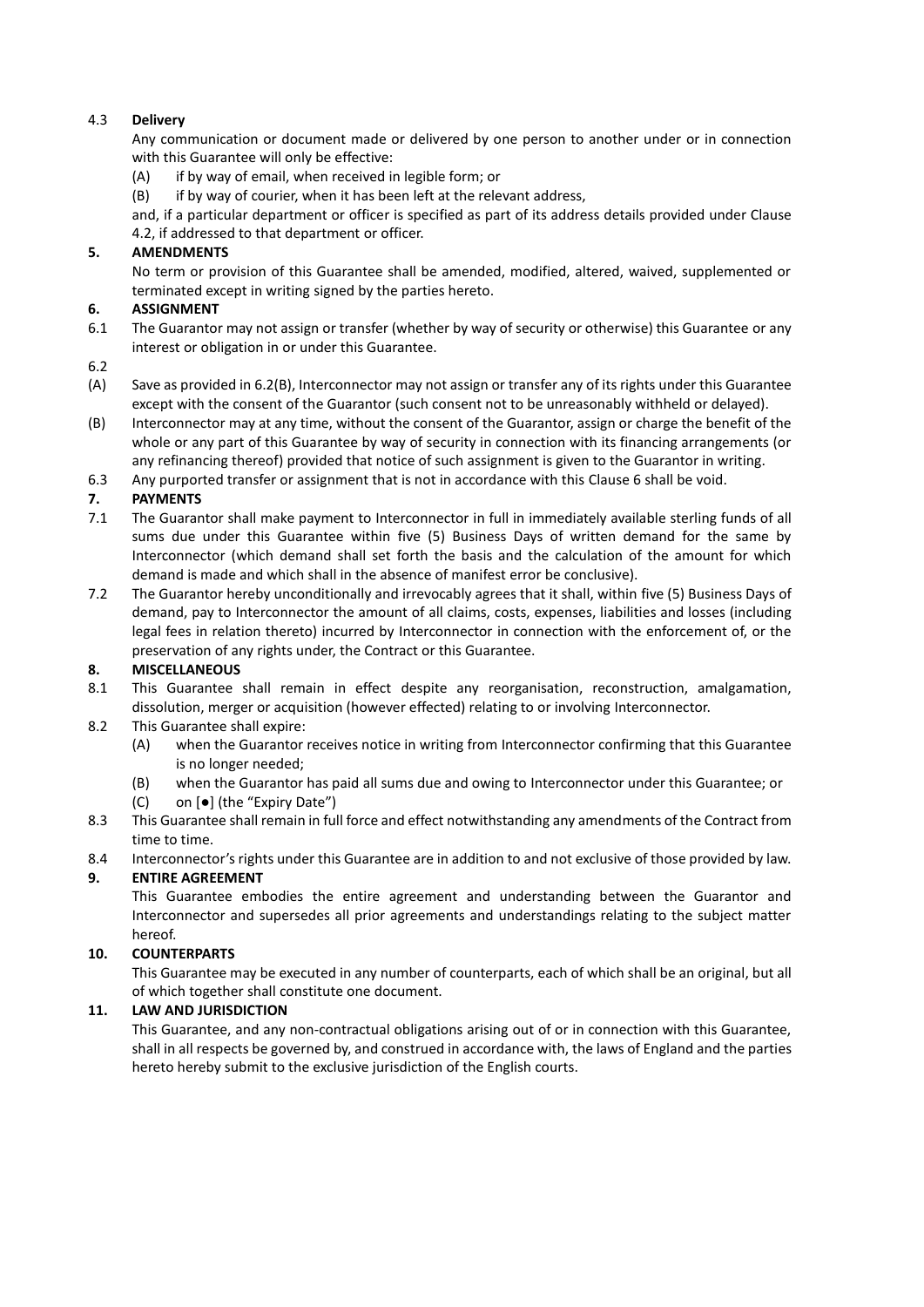# **12. [PROCESS AGENT**1

- <span id="page-2-0"></span>12.1 The Guarantor hereby irrevocably appoints [●] as its agent for service of process in respect of proceedings before the courts of England and Wales.
- <span id="page-2-1"></span>12.2 Any communication served on the agent referred to in Clause [12.1](#page-2-0) shall be deemed served in accordance with the provisions of Clause [4.](#page-0-1) If such agent (or any replacement agent appointed pursuant to this Clause [12.2\)](#page-2-1) at any time ceases for any reason to act as such, the relevant appointer irrevocably agrees to appoint a replacement agent for service of process having an address for service in England and shall notify the other parties of the name and address of such replacement agent in writing within thirty (30) days of such other agent ceasing to act. Failing such appointment and notification, the parties not in default shall be entitled by notice to the party in default to appoint such a replacement agent on its behalf.]

**<sup>1</sup>** This is only applicable for a non-English guarantor.